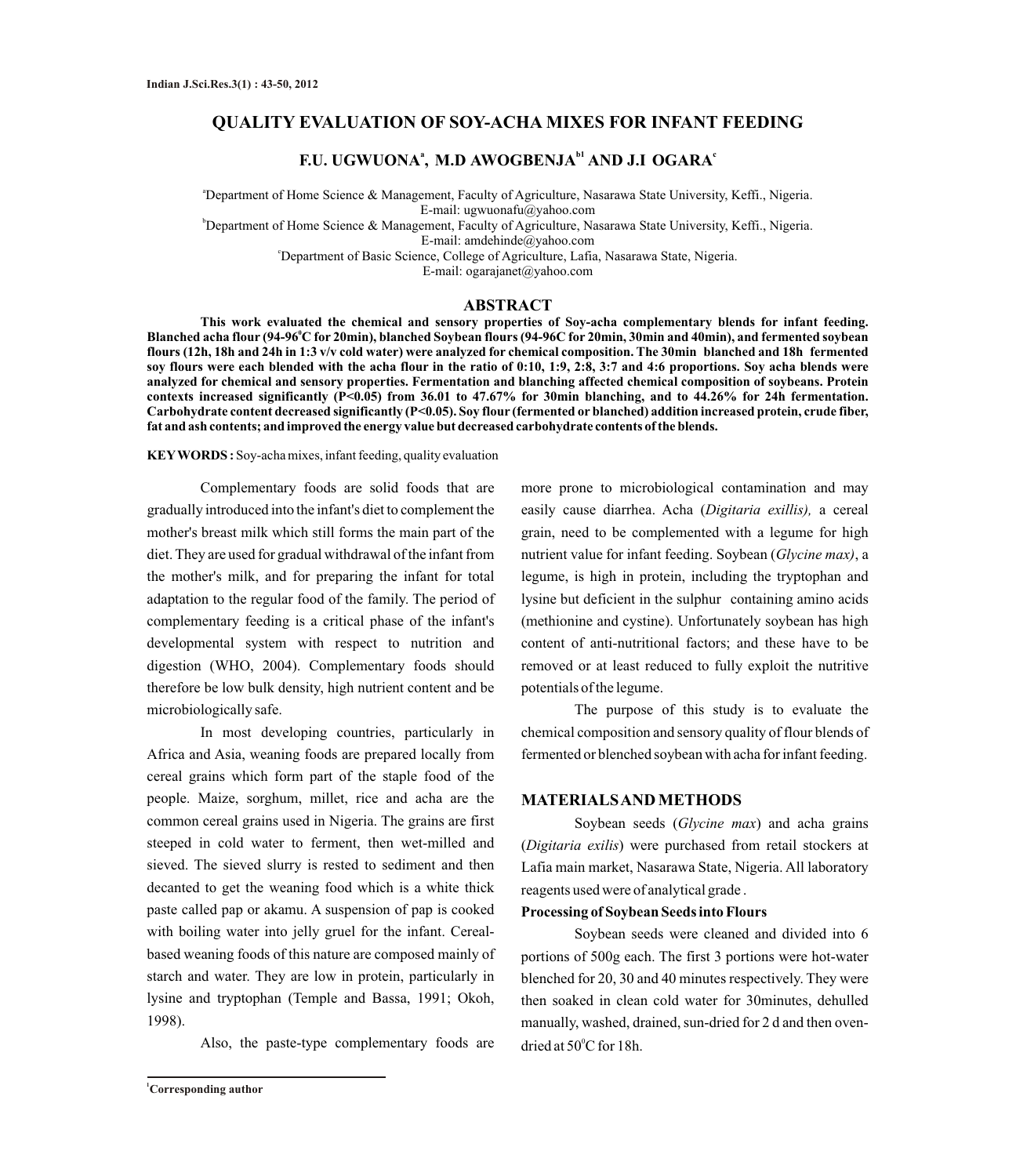The remaining 3 portions were fermented for 12h, 18h and 24h respectively at room temperature in cold water  $(28\pm2<sup>o</sup>C)$  with repeated change of water after every 4h. They were then cooked (96-98 $^{\circ}$ C) for 20 minutes, dehulled manually, washed, rinsed, sun-dried for 2h and oven-dried at 50°C for 18h. Both the blanched and fermented soybeans were milled into flour in a hammer mill (I.G. Jurgens, Bremmer, Germany), packaged in black polythene bags and stored in air tight containers until needed.

## **Processing of Acha Grains into Flour**

The acha grains (2000g) were washed 3 times in a clean tap water and hot-water blanched batch-wise for 20 minutes. This was drained through a basket sieve for 30 minutes and oven-dried at  $50^{\circ}$ C for 18h. The grains were

milled into flour in a hammer mill (I.G. Jurgen, Bremer, Germany), packaged in black polythene bags and stored in air-tight containers until needed.

#### **Formulation of Soy-Acha Complementary Foods**

Based on proximate composition, after analysis, the 30minutes blanched and 18h fermented soybean flours were chosen for the weaning food formulation. Both the 30 minutes blanched and 18h fermented soy flours had high proportion of protein, crude fat, fiber and ash (Table 2), all of which the infant needs for growth and body building. The different Soy-acha blends formulated for the weaning foods are as shown in table -1. Nutrend, a commercial infant feeding formula popular in Nigeria, will be used as a positive standard.

**Table 1: Formulation of soy-acha complementary foods with blanched (30 minutes) and Fermented (18h) soybean flours** 

| Soy-acha blend<br>sample | 30-minutes blanched Soy-<br>bean flour( $\%$ ) | 20-minutes blanched<br>acha flour $(\% )$ |
|--------------------------|------------------------------------------------|-------------------------------------------|
| AS (100%)                | $00\,$                                         | 100                                       |
| Sb $(10\%)$              | 10                                             | 90                                        |
| Sb(20%)                  | 20                                             | 80                                        |
| $Sb(30\%)$               | 30                                             | 70                                        |
| $Sb(40\%)$               | 40                                             | 60                                        |
|                          | 18-hours fermented soybean                     | 20-minutes blanched acha                  |
|                          | flour                                          | flour                                     |
| $Sf(10\%)$               | 10                                             | 90                                        |
| Sf(20%)                  | 20                                             | 80                                        |
| $Sf(30\%)$               | 30                                             | 70                                        |
| $Sf(40\%)$               | 40                                             | 60                                        |

AS=100% acha flour; sb.(10%), sb (20%), sb (30%), sb  $(40\%)$  = soy-acha mixes with 10%, 20%, 30%, 40% blanched (30 min.) soybeans respectively; sf (10%), sf  $(20\%)$ , sf $(30\%)$ , sf $(40\%)$  = soy-acha mixes with 10%, 20%, 30%, 40% fermented (18h) soybeans respectively.

#### **Chemical analysis**

Moisture, crude protein ( $\%$ N × 6.25), fat, crude

fiber and ash contents of flours and flour blends were determined in duplicates as described by the Official Methods (AOAC, 1990). Digestible carbohydrate was determined by difference. The energy value was calculated by using the Atwater factors with 1g protein, 1g carbohydrate and 1g fat having energy values of 4 kcal, 4 kcal and 9kcal respectively and then converted to KJ/kg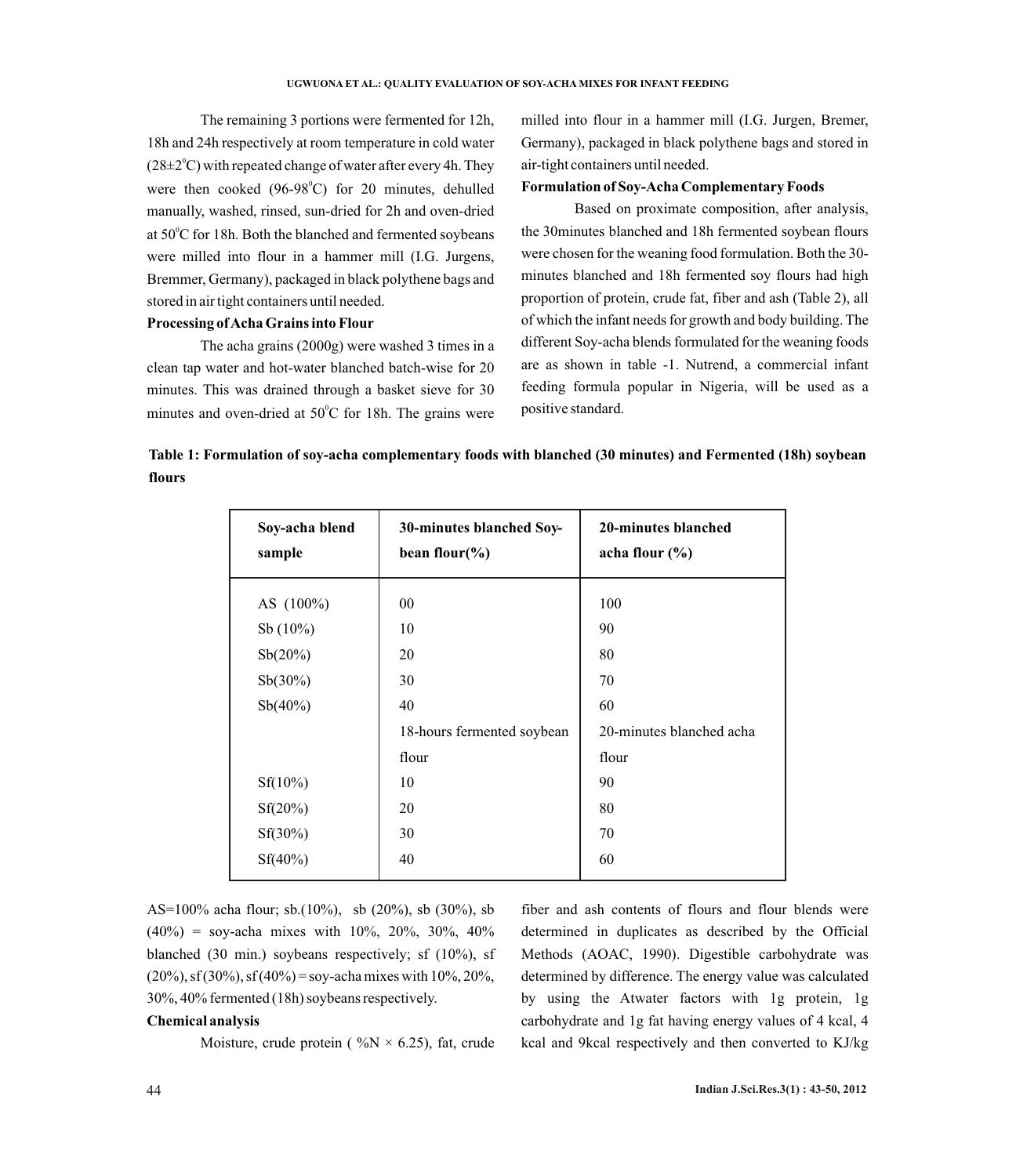(1kcal equals 4.286KJ). The ash samples were used to determine the mineral contexts by first dissolving in distilled water to get the filtrates. The filtrates were used to determine calcium, iron and phosphorus as described by Onwuka (2005), using an atomic absorption spectrophotometer (Flame system, Buck Scientific Inc. Model 200A) and using the standard lamps.

## **Trained Sensory Evaluation**

A 15- member panel was trained according to the spectrum methodology. The spectrum method involves scoring perceived intensities with reference to pre learned scales using standard attribute names with their standards that define scales of intensities (Mellgaard et al., 1998). Panelists underwent an orientation session using 100% acha flour (control, "as is") and flour blends with different concentrations (levels) of soy flour. The panelists used the orientation session to improve their reproducibility and accuracy of sensory assessment.

Four levels (10%, 20%, 30% and 40%) of fermented and blanched soy flour additions were compared with 100% acha flour (without soy flour addition) to determine the effect of soy addition on sensory properties of the products. Gruels  $(19\% \text{ w/v})$  were prepared by mixing the flour blends and acha flour (100%) in boiling water  $(97^{\circ}$ C) and stirring continuously for 8mins. These were served warm  $(38^{\circ}C)$  to the trained panelists in the sensory evaluation laboratory. Each gruel sample was evaluated in duplicates by the panelists for colour, flavour, texture, mouth feel and overall acceptability attributes using a 9 point hedonic scale (1=dislike extremely,  $2 =$  dislike very much, 3= dislike moderately, 4= dislike slightly, 5= neither like nor dislike, 6= like slightly, 7= like moderately, 8= like

very much, 9= like extremely). Scores were collated and analyzed statistically.

### **Statistical analysis**

Data were analyzed using the general linear model (GLM) procedure with SAS version 8.2 software package (SAS 2002 Institute Inc. Carry, M.C. USA). The average scores generated were subjected to analysis of variance and separated by LSD analysis at a least significant difference of 0.05 p value.

## **RESULTS AND DISCUSSION**

#### **Chemical Composition of Raw Soybean and Acha**

Table- 2 shows the chemical composition of raw soybean (*Glycine max*) and acha (*Digiteria exillis)* used in this study. They had moisture contents of 10.04% for acha and 7.01% for soybean, very much below the maximum 12.5% water content for shelf-stable storage and viability of food grains (Chakraverty, 2004). Soybean had high protein (36.01%), fat (18.72%), and ash (4.5%) contents. Acha had high carbohydrate (78.35%) content but low protein (8.82%), fat (0.76%) and ash (0.20%). The fiber contents in soybean (2.36%) and acha (1.86%) is moderately sufficient for infant nutritional needs. The calcium and phosphorus contents were 18mg and 27mg per 100g soybean, 17mg and 11mg per 100g acha respectively. Traditional infant feeding formulas in Nigeria are mainly fermented cereal gruels (Inyang and Idoko, 2006), including acha and not legumes. There is the need to supplement acha with soybean to improve the nutritional value, as revealed from the proximate compositions, particularly the protein content of acha for infant feeding.

|         | <b>Moisture</b> | Crude            | Crude           | Crude fat        | Ash             | <b>Digestible</b> | Calcium         | <b>Phosphorus</b> |
|---------|-----------------|------------------|-----------------|------------------|-----------------|-------------------|-----------------|-------------------|
|         | $\%$            | protein $\%$     | fibre $\%$      | $\frac{0}{0}$    | $\%$            | carbohydrate      | $\frac{0}{0}$   | $\frac{0}{0}$     |
|         |                 |                  |                 |                  |                 | $\frac{0}{0}$     |                 |                   |
| Soybean | $7.31 \pm 0.02$ | $36.01 \pm 1.12$ | $2.36 \pm 0.4$  | $18.72 \pm 0.07$ | $4.50\pm0.03$   | $30.80\pm0.68$    | $0.18 \pm 0.03$ | $0.27 \pm 0.03$   |
| Acha    |                 |                  |                 |                  |                 |                   |                 |                   |
| Acha    | $10.04\pm0.84$  | $8.82 \pm 1.33$  | $1.86 \pm 0.02$ | $0.76 \pm 0.02$  | $0.20 \pm 0.00$ | $78.35 \pm 3.42$  | $0.17 \pm 0.01$ | $0.11 \pm 0.01$   |

**Table 2: Chemical Composition of raw soybean (***Glycine max***) and acha (***Digiteria exilli)*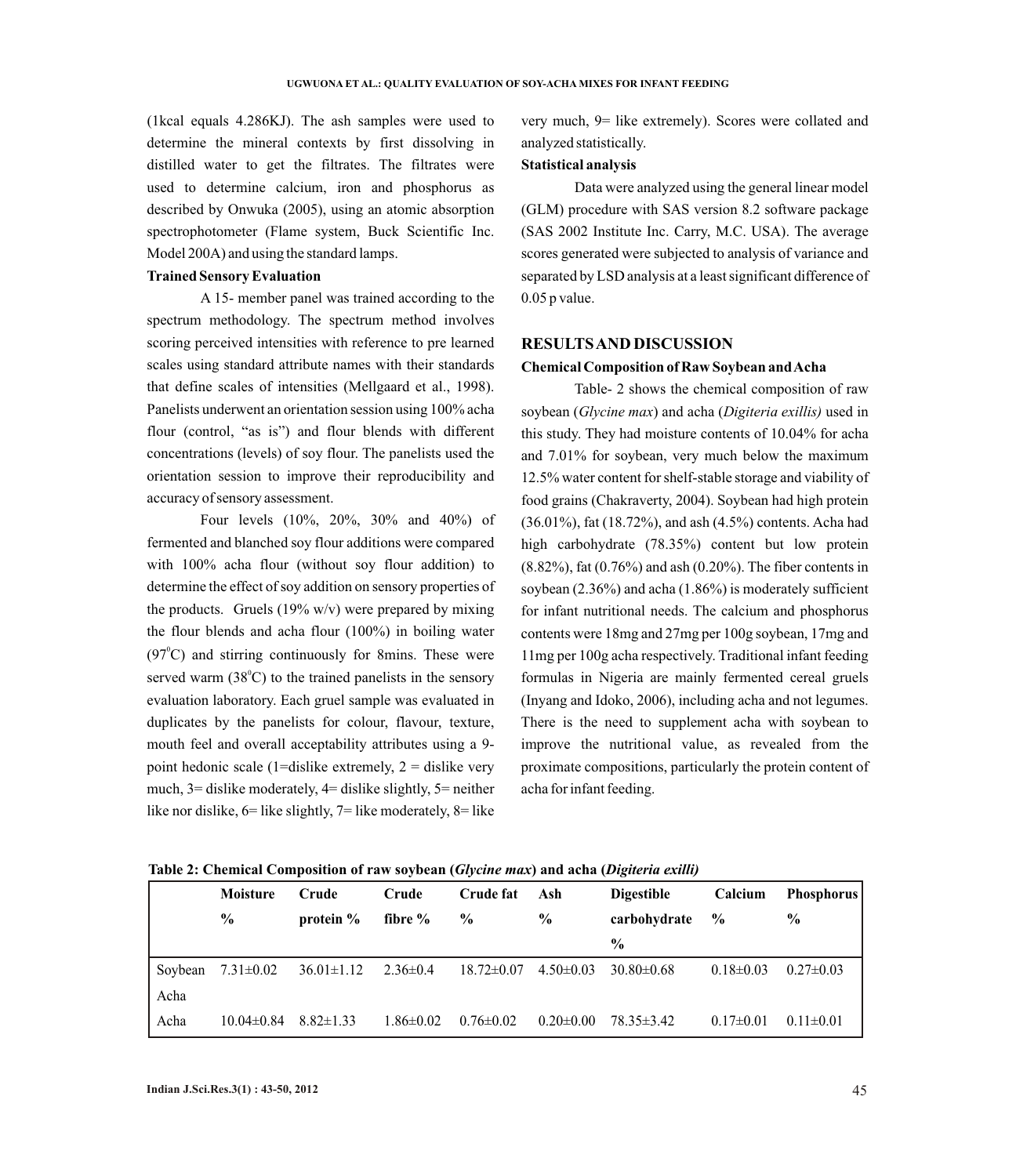# **Chemical Composition of Blanched and Fermented Soybean Flours**

Fermentation and blanching significantly  $(p<0.05)$ affected the chemical composition of soybean flour (Table -3). Both decreased the moisture contents. The 18h fermentation decreased moisture content from 7.01% to 5.57% and the 24h fermentation to 6.38%. Also 20min blanching deceased moisture content from 7.01% to 4.48% while blanching for further 10min increased the moisture from the 4.48% back to 5.35% and for further 20 min to 5.35%. Blanching beyond 30min. and fermenting beyond 18h tend to increase the water content of the flour and should be avoided to retain the functionality and storage stability of flour (Carvalino et al., 2006; Inyang and Idoko, 2006).

Fermentation increased protein, fat, ash, calcium and phosphorus content but decreased crude fiber and digestible carbohydrate (Tables 2 and 3). However, these were not always proportional to the fermentation time. A

12h fermentation increased fat and ash contents from 18.00% and 4.50% to 19.04% and 5.17% respectively but fermenting for further 12h reduced these values to 18.58% and 4.66% respectively. Also blanching improved the protein, calcium and phosphorus but deceased digestible carbohydrate and ash contents at all instances of blanching. The fat and crude fiber contents were at variance. Hot-water blanching unlike steam-blanching is known to leach some vital nutrients out of blanched products. The effect of fermentation and blanching on protein contents of the flour was significantly (P<0.05) in the order: 20 and 30min blanching  $(47.65\% \& 47.67\%) > 24h$  fermentation  $(44.26\%)$  $>12h$  & 18h fermentation (42.68% & 42.44%) > 40min blanching (36.18%). The 30min blanching and 18h fermentation produced flours with the best average optimum nutritional value for dietary needs of human (National Academy of Science, 1989). Blanching and fermentation time should be optimized to improve the nutritive and functional properties of food grains.

|  | Table 3: Chemical Composition of balance fermented soybean flours |
|--|-------------------------------------------------------------------|
|--|-------------------------------------------------------------------|

| Treatment | Moisture                     | Crude                         | Crude                          | Crude fat %                    | Ash $%$                      | <b>Digestible</b>             | Calcium $\%$      | Phosphorus%       |
|-----------|------------------------------|-------------------------------|--------------------------------|--------------------------------|------------------------------|-------------------------------|-------------------|-------------------|
|           | $\frac{0}{0}$                | protein $%$                   | fiber%                         |                                |                              | carbohydrate                  |                   |                   |
|           |                              |                               |                                |                                |                              | $\frac{0}{0}$                 |                   |                   |
| FF(12h)   | $7.78 \pm 0.09$              | $42.68 \pm 1.36$              | $4.41\pm0.62$                  | $19.04 \pm 0.42$ <sup>a</sup>  | $5.17 \pm 0.07$ <sup>a</sup> | $22.21 \pm 1.80^a$            | $0.43 \pm 0.01^b$ | $0.020 \pm 0.00$  |
| FF(18h)   | $5.57 \pm 0.00$              | $42.44\pm1.02$                | $14.49 \pm 1.20$               | $19.30 \pm 1.8^a$              | $4.71 \pm 0.06^{ab}$         | $13.31 \pm 0.41$ °            | $0.30 \pm 0.00$   | $0.28 \pm 0.02^b$ |
| FF(24h)   | $6.38^b \pm 0.11$            | $44.26 \pm 1.00^b$            | $14.49\pm0.14^d$               | $18.58 \pm 1.10$               | $4.66a\pm0.32^{b}$           | $15.14 \pm 0.80^b$            | $0.38 \pm 0.02^b$ | $0.28 \pm 0.02^b$ |
| BF(20min) | $4.48 \pm 0.13$ <sup>c</sup> | $47.63 \pm 1.83$ <sup>a</sup> | $13.59 \pm 0.42$ <sup>bc</sup> | $17.90 \pm 1.12$ <sup>bc</sup> | $3.83 \pm 0.02$ <sup>c</sup> | $12.60 \pm 0.05$ <sup>c</sup> | $0.43 \pm 0.00^b$ | $0.33 \pm 0.01^a$ |
| BF(30min) | $.35 \pm 0.06$ <sup>c</sup>  | $47.67 \pm 1.90^a$            | $15.49 \pm 1.00^a$             | $17.05 \pm 0.48$ <sup>c</sup>  | $4.02 \pm 0.01$ °            | $0.46 \pm 0.21$ <sup>d</sup>  | $0.05 \pm 0.01^a$ | $0.31 \pm 0.04^a$ |
| BF(40min) | $5.05 \pm 0.03^{\text{a}}$   | $36.18 \pm 1.12^d$            | $14.43 \pm 0.72^b$             | $19.88 \pm 1.00^a$             | $3.38\pm0.01^{\circ}$        | $21.11 \pm 0.90^a$            | $0.05 \pm 0.001$  | $0.33 \pm 0.00^a$ |

FF= Fermented (for 12h, 18h and 24h) soybean flour ; BF=Blanched (for 20 min, 30 min. and 40 min.) flour

12h, 18h and 24h are various fermentation time in hours respectively,

20min, 30min and 40min are various blanching time in minutes respectively.

Values are means  $\pm$  standard deviations of three determinations.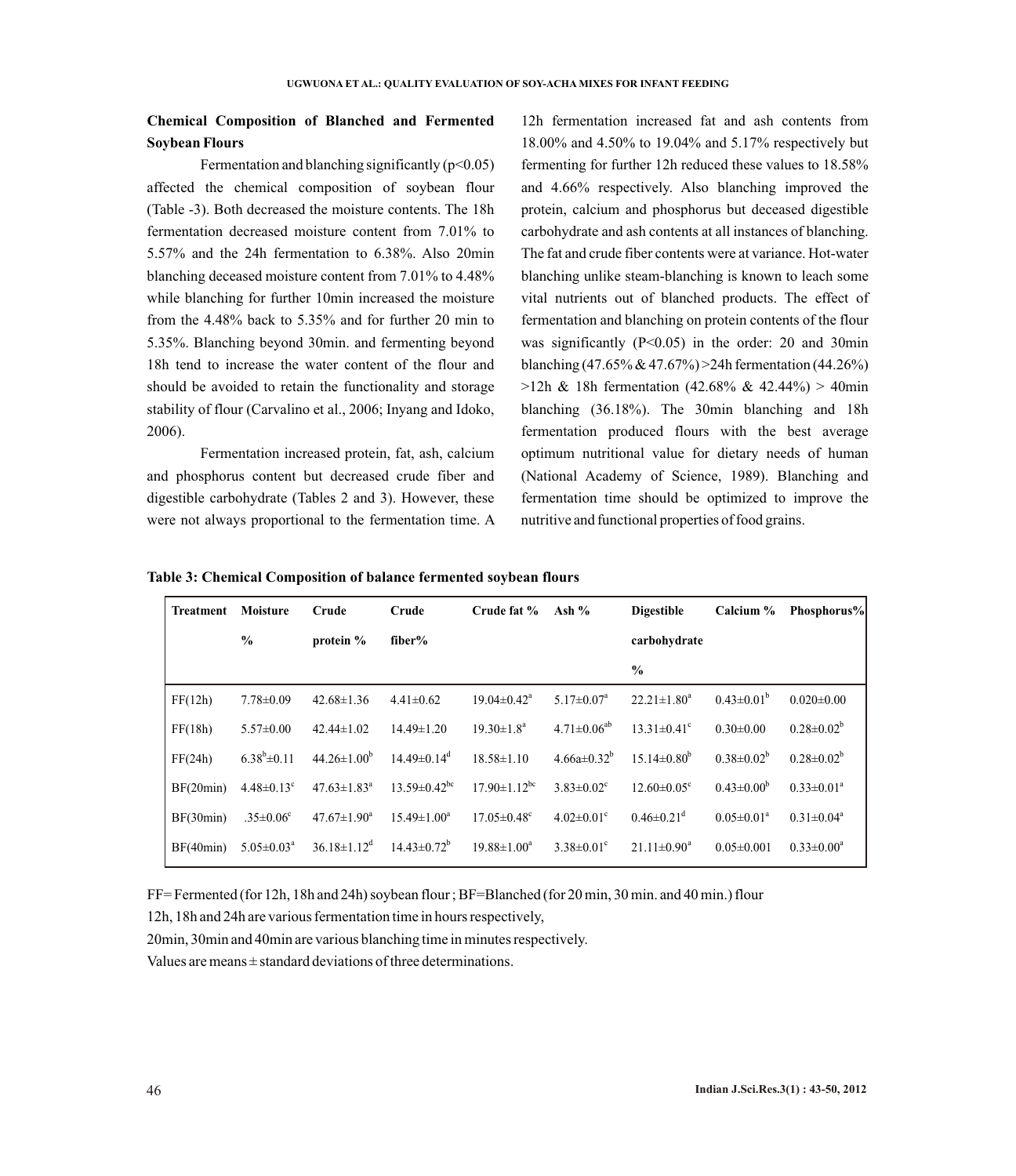# **Proximate Composition and Energy Values of Soy-Acha Weaning Foods**

Table 4 shows the proximate composition and energy values of soy acha flours containing 0%, 10%, 20%, 30% and 40% of 18h-fermented or 30min blanched soy flours (soybean flour). Proximate composition of nutrend, a commercial infant formula used as a positive control in this work, is also shown in table 2. Addition of fermented or blanched soy flour decreased the moisture and carbohydrate contents of samples. However the protein, crude fiber, fat and ash increased proportionally with the addition of soy flour. These trends of increases in fat and protein contents are in line with the report of Temple and Bassa (1991); that addition of legumes to cereals improves the level of protein. Protein increased from 8.82% for 0% Soy flour to 10.36% for 10% and to 22.01% for 40% fermented soy flour addition; and to 13.06% for 10% and to 22.18% for 40% blanched soy-flour addition. The range of protein contents

(21 to.23%) of samples with 20% to 40% soy flour addition were significantly higher (P<0.05) than that (15.06%) of the control, nutrend. The 8.82% protein of the 100% acha flour was significantly  $(P<0.05)$  lower than those of other samples. Crude fiber increased from 0.02%, fat from 0.67% and ash from 0.20% for 0% soy-flour to 0.48% to 1.86% fiber, 2.44% to 9.45% fat, and 0.72% to 3.86% ash for 10 to 40% soy -flour addition. These increases are expected due to the complementation of acha flour with soy-flour that contain higher amount of most nutrients (Table -3). The energy values of the flour blends were very high, with 40% soybean addition having more qualitative sources but with the least value (1628.40KJ) than every other blends. The energy value of the nutrend is relatively lower (1308.83KJ) than that of any of the complementary blends. The soy-acha flours with 20 to 40% soy-flour had moisture contents (6.25% to 9.33%) significantly (P<0.05) higher than that of the control (4.14%moisture).

|  | Table 4: Proximate Composition and energy value of Soy-acha weaning food |  |
|--|--------------------------------------------------------------------------|--|
|  |                                                                          |  |

| <b>Treatment</b> | Moisture %       | Crude            | Crude           | Crude fat       | Ash $%$         | <b>Digestible</b> | <b>Energy</b> per |
|------------------|------------------|------------------|-----------------|-----------------|-----------------|-------------------|-------------------|
|                  |                  | protein $%$      | fiber%          | $\frac{0}{0}$   |                 | carbohydrate      | $100\%$ (KJ)      |
|                  |                  |                  |                 |                 |                 | $\frac{6}{6}$     |                   |
| $Sf(10\%)$       | $9.99 \pm 0.61$  | $10.36 \pm 0.90$ | $0.48 \pm 0.00$ | $2.44 \pm 0.01$ | $0.72 \pm 0.00$ | $86.00 \pm 1.76$  | 1606.01           |
| Sf(20%)          | $22 \pm 0.70$    | $14.76 \pm 0.18$ | $1.42 \pm 0.01$ | $3.55 \pm 0.01$ | $3.51 \pm 0.12$ | $76.96 \pm 1.20$  | 1671.10           |
| $Sf(30\%)$       | $9.26 \pm 0.40$  | $21.36 \pm 0.23$ | $1.24 \pm 0.00$ | $7.84 \pm 0.22$ | $3.86 \pm 0.09$ | $67.7 \pm 0.77$   | 1788.29           |
| $Sf(40\%)$       | $7.98 \pm 0.18$  | $22.01 \pm 0.17$ | $1.71 \pm 0.04$ | $8.22 \pm 0.42$ | $2.30\pm0.00$   | 59.71±1.80        | 1679.60           |
| $Sb(10\%)$       | $8.80 \pm 0.22$  | $13.06 \pm 0.01$ | $0.97 \pm 0.04$ | $2.99 \pm 0.00$ | $2.47\pm0.00$   | $80.51 \pm 1.20$  | 1689.00           |
| Sb(20%)          | $9.90 \pm 0.68$  | $15.84 \pm 0.66$ | $0.86 \pm 0.00$ | $5.24 \pm 0.09$ | $312\pm0.00$    | 76.84±0.92        | 1750.92           |
| Sb(30%)          | $9.78 \pm 0.50$  | $21.77 \pm 1.00$ | $1.34 \pm 0.00$ | $7.48 \pm 0.00$ | $3.45 \pm 0.01$ | $67.96 \pm 1.83$  | 1774.21           |
| $Sb(40\%)$       | $6.25 \pm 0.04$  | $23.18 \pm 1.30$ | $1.86 \pm 0.03$ | $9.43 \pm 0.40$ | $3.45 \pm 0.21$ | $65.55 \pm 1.30$  | 1628.40           |
| AF               | $10.04 \pm 0.38$ | $8.82 \pm 0.10$  | $0.02 \pm 0.01$ | $0.67 \pm 0.00$ | $0.20 \pm 0.00$ | $88.45 \pm 2.00$  | 1655.61           |
| Nutrend          | $4.14 \pm 0.04$  | $15.06 \pm 0.02$ | $1.08 \pm 0.01$ | $3.81 \pm 0.13$ | $0.19 \pm 0.02$ | $63.70 \pm 0.32$  | 1308.83           |
|                  |                  |                  |                 |                 |                 |                   |                   |

AS=100% acha flour; sb.(10%), sb (20%), sb (30%), sb (40%) = soy-acha mixes with 10%, 20%, 30%, 40% blanched (30 min.) soybeans respectively; sf (10%), sf (20%), sf (30%), sf (40%) = soy-acha mixes with 10%, 20%, 30%, 40% fermented (18h) soybeans respectively.

Values are Means  $\pm$  Standard deviations of three determinations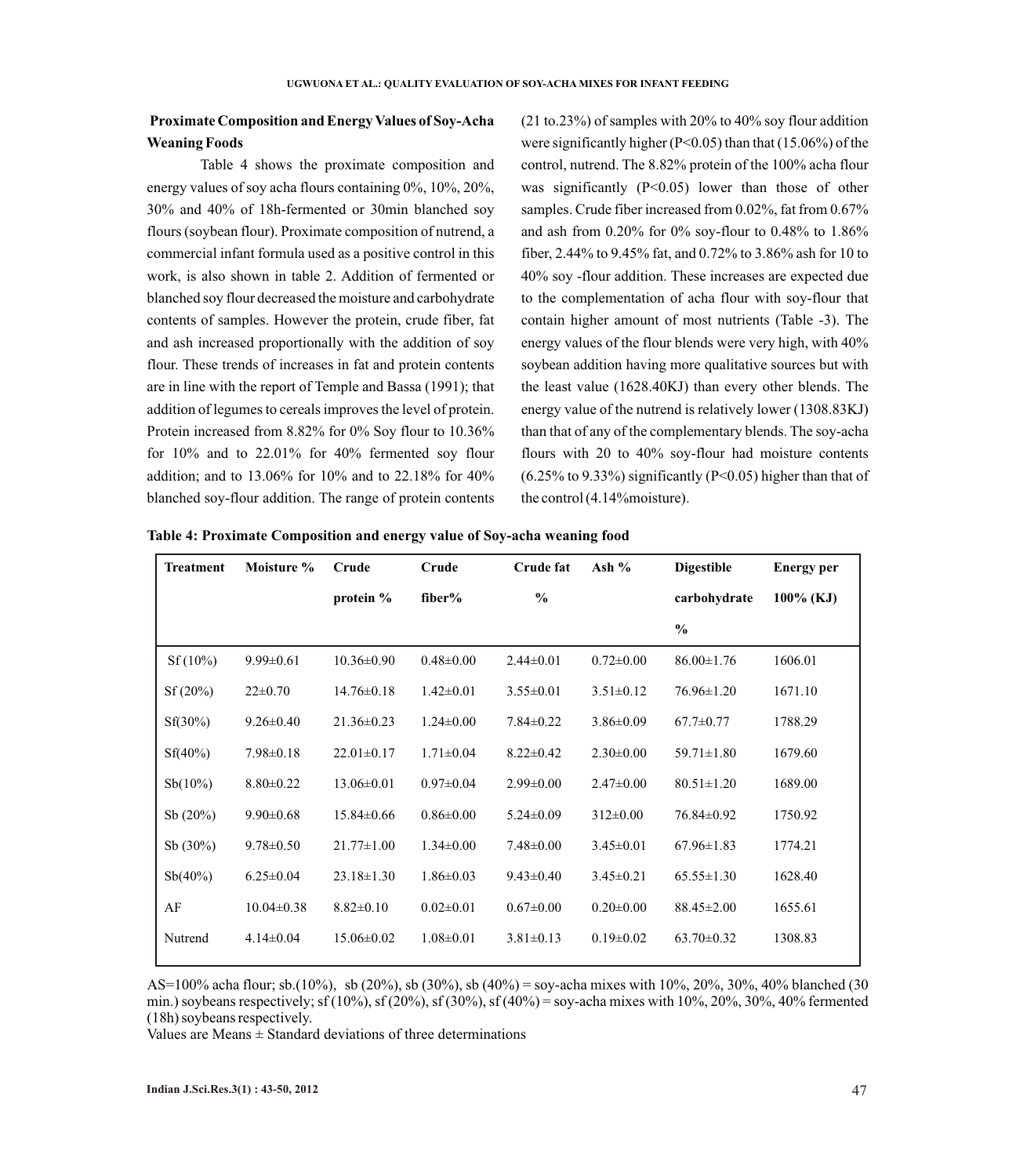In cereal legume mixed for infant feeding, it is beneficial to ensure that optimum cereal-legume ratio is used. Maximum biological benefit is obtained only when each of the components contributes about 40 to 50% of the total protein, with other nutrients relatively sufficient (Akobundu, 1992). This is as a result of the differences in amino acid pattern of cereals and legumes. Cereals are high in total sulphur-containing amino acids but deficient in lysine and tryptophan. Legumes are high in lysine and tryptophan but deficient in the sulphur-containing amino acids (Akobundu, 1992). The infants need moderate amount of carbohydrate but high contents of protein, water, fat, vitamins and minerals (National Academy of Science, 1989). The soy-acha complementary blend with 40% soybean has the best average composition of nutrients for infant feeding. It has the highest amount of protein (2.18%), fat (9.43%), ash (3.45%) and crude fiber (1.86%) but relatively low in carbohydrate (65.55%). The low moisture content (6.25%) of this sample with 40% soybean flour is

likely to help in its longer shelf life than the other samples. **Mineral Composition of Soy-Acha Complementary Weaning Foods (mg/100g)** 

The calcium, phosphorus and iron contents of the soy-acha complementary blends are shown in Table 5. Soy flour addition did not affect phosphorus content of the blends. Phosphorus was relatively low at 1.0% content in all the blends. This implies that each of soy and acha flours had about the same 1.0% phosphorus content that always resolved back at all 100% complementary blends. Calcium content increased with the addition of soy flour and ranged from 20 to 31 mg/100g for  $10\%$  to 40% soy flour addition but was at 17.0mg/100g for 100% acha flour. The iron content also increased with the addition of soy flour but was not always proportional. This implies uneven distribution of iron in the acha and soy flours. Calcium and phosphorus are important for development of strong bones and teeth while iron is important for heme iron in red blood formation and healthy living of the child.

**Table 5: Mineral composition of Soy-acha complementary food ( mg/100g)** 

|                                 | $Sf(10\%)$     | Sf(20%)       | $Sf(30\%)$    | $Sf(40\%)$     | $Sb(10\%)$     | Sb(20%)       | $Sb(3\%)$      | Sb40%         | $Af(100\%)$  |
|---------------------------------|----------------|---------------|---------------|----------------|----------------|---------------|----------------|---------------|--------------|
| Calcium<br>(Ca)                 | $20 \pm 0.00$  | $20 \pm 1.00$ | $24\pm2.00$   | $31\pm2.00$    | $20 \pm 0.01$  | $27 \pm 1.00$ | $28 \pm 1.00$  | $31\pm1.01$   | $17\pm0.00$  |
| <b>Phosphorus</b><br>$\mid$ (P) | $1.0 \pm 0.00$ | $1.0\pm0.00$  | $1.0\pm0.00$  | $1.0 \pm 0.00$ | $1.0 \pm 0.00$ | $1.0\pm0.00$  | $1.0 \pm 0.00$ | $1.0\pm0.00$  | $1.0\pm0.00$ |
| $\ln$ Iron (Fe)                 | $221 \pm 3.0$  | $520 \pm 2.0$ | $340 \pm 1.0$ | $180 \pm 2.0$  | $134 \pm 1.0$  | $249 \pm 2.0$ | $299\pm2.0$    | $180 \pm 2.5$ | ND           |

As= 100 % acha flour; sb.(10%), sb (20%), sb (30%), sb (40%) = soy-acha mixes with 10%, 20%, 30%, 40% blanched (30 min.) soybeans respectively; sf (10%), sf (20%), sf (30%), sf (40%) = soy-acha mixes with 10%,

20%, 30%, 40% fermented (18h) soybeans respectively. Values are Means ± Standard deviations of three determinations.

#### **Sensory Analysis**

The sensory scores on a 9 point hedonic scale of the blend sample from 15- member panelists is shown in Table 6. The sensory scores for colour, texture, flavour, mouth feel and overall acceptability ranged from 7.13 to 8.13. None of the attributes had average mean score less than the mean mark (4.5) of the 9-point scale. All the sample were generally accepted by the consumers.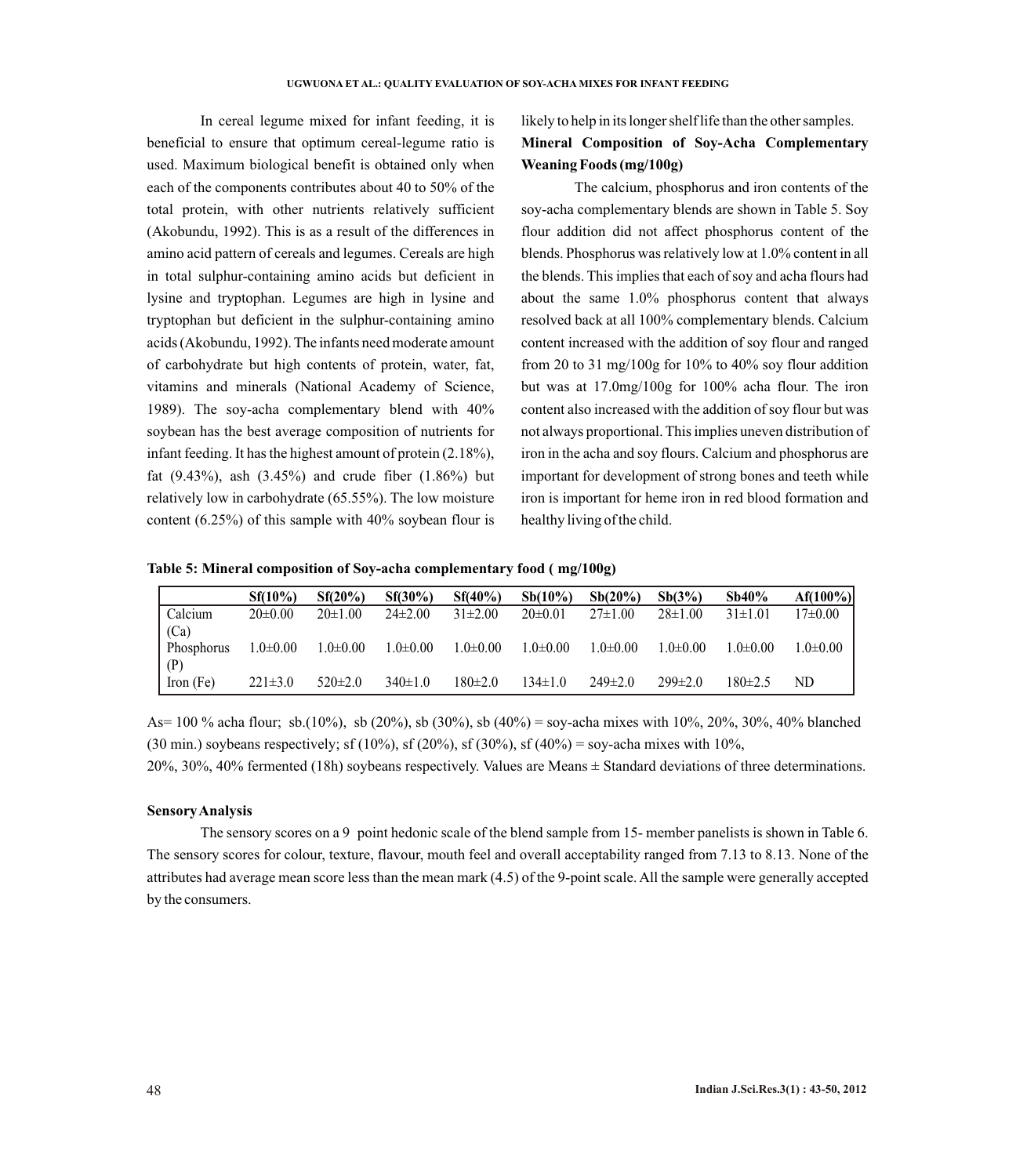| <b>Treatment</b> | Colour                       | <b>Texture</b>                | <b>Flavour</b>               | <b>Mouth feel</b>             | <b>Overall acceptability</b>  |
|------------------|------------------------------|-------------------------------|------------------------------|-------------------------------|-------------------------------|
| $Sf(10\%)$       | $7.07 \pm 0.36^b$            | $7.27 \pm 0.37$ <sup>a</sup>  | $7.93 \pm 0.22^b$            | $7.67 \pm 0.21^{ab}$          | $8.13 \pm 0.26^a$             |
| Sf(20%)          | $8.00 \pm 0.23$              | $7.80 \pm 0.32^b$             | $7.26 \pm 33^{\text{a}}$     | $7.86 \pm 0.17^{ab}$          | $7.47 \pm 0.24^b$             |
| $Sf(30\%)$       | $7.60 \pm 0.25^{ab}$         | $7.80 \pm 0.27^b$             | $7.60\pm0.33^{b}$            | $8.07 \pm 0.20$ <sup>a</sup>  | $8.00 \pm 0.26$ <sup>a</sup>  |
| $Sf(40\%)$       | $7.87 \pm 27^{ab}$           | $7.48 \pm 0.32$ <sup>ab</sup> | $7.93 \pm 0.30^b$            | $8.00 \pm 0.21$ <sup>a</sup>  | $7.80 \pm 0.26$ <sup>ab</sup> |
| $Sb(10\%)$       | $7.47 \pm 0.25^b$            | $7.13 \pm 0.25$ <sup>a</sup>  | $7.76 \pm 0.39^b$            | $7.40\pm0.33^{b}$             | $7.18 \pm 35^{b}$             |
| Sb(20%)          | $7.53 \pm 0.19^b$            | $7.33 \pm 0.28$ <sup>a</sup>  | $7.47 \pm 0.31^{ab}$         | $7.68 \pm 0.25^{ab}$          | $7.87 \pm 0.24$ <sup>ab</sup> |
| $Sb(30\%)$       | $7.73 \pm 0.22^a$            | $7.40 \pm 0.21^{ab}$          | $7.33 \pm 0.30^{ab}$         | $7.35 \pm 0.37^b$             | $7.33 \pm 0.37^b$             |
| Sb(40%)          | $7.60 \pm 0.25^{ab}$         | $7.60 \pm 0.28$ <sup>ab</sup> | $7.13 \pm 0.31$ <sup>a</sup> | $7.22 \pm 0.37^b$             | $7.27 \pm 0.30^b$             |
| Af $(100\%)$     | $8.13 \pm 0.19^a$            | $7.52 \pm 0.40^{ab}$          | $7.30 \pm 0.39$ <sup>a</sup> | $7.87 \pm 0.29$ <sup>ab</sup> | $8.00 \pm 0.24$ <sup>a</sup>  |
| Nutrend          | $8.16 \pm 0.26$ <sup>a</sup> | $7.82 \pm 0.25^b$             | $7.46 \pm 0.22^{ab}$         | $8.16 \pm 0.18^a$             | $7.98 \pm 0.27$ <sup>a</sup>  |

**Table 6: Sensory properties of soy-acha weaning foods** 

AS=100% acha flour; sb.(10%), sb (20%), sb (30%), sb (40%) = soy-acha mixes with 10%, 20%, 30%, 40% blanched (30 min.) soybeans respectively; sf (10%), sf (20%), sf (30%), sf (40%) = soy-acha mixes with 10%, 20%, 30%, 40% fermented (18h) soybeans respectively; values are Means ± Standard deviations of three determinations and values with the same superscripts are not significantly (p 0.05) different.

## **CONCLUSION**

The result of this study showed that fermentation and blanching improved the nutritive values of soybean, and that complementing acha with soy bean increased protein, fat, fibre, ash, calcium and iron contents of the blends. It decreased the digestible carbohydrate contents. The deceased carbohydrate content is advantageous in reducing blood sugar level of the consumer. The sensory scores also indicated overall acceptability of all the products. However the samples with 40% fermented or blanched soy flour is mostly recommended based on the proximate composition and acceptability.

### **REFERENCES**

- Akobundu E.N.T., 1992. Non-Soya vegetable food blends in infant feeding: an overview. MIFST-EAST Symposium Series, **2**(1): 32-44.
- AOAC,1990. Association of Official Analytical Chemists, Official Methods of Analysis,  $15<sup>th</sup>$  ed.. Washington D.C.: 35-56.
- Carvalino AV., Garcia N.H and Amaya Fahran J., 2006. Physico-chemical properties of the flour, protein concentrate, and protein isolate of the Capuassu (Theobromagrandiflourm Schum) Seed. Journal of Food Science, **71**C83: S573-S577.
- Chakraverty A., 2004. Post Harvest of Oil Seeds. Oxford and IBH Publishing Company, Pvt. Ltd, New Delhi, India: 339
- Inyang C.U. and Idoko, C.A., 2006. Assessment of the Quality of Ogi made from malted millet. African Journal of Biotechnology, **5**: 2334-2337.
- Mellgaard M. Civille C.V and Carr, B.T.,1998. Sensory Evaluation Technique,  $3<sup>rd</sup>$  ed. CRC Press Inc,. Boca Raton.
- National Academy of Science, 1989. Recommended Dietary Allowances, 11<sup>th</sup> ed. National Academy Press, Washington D.C.